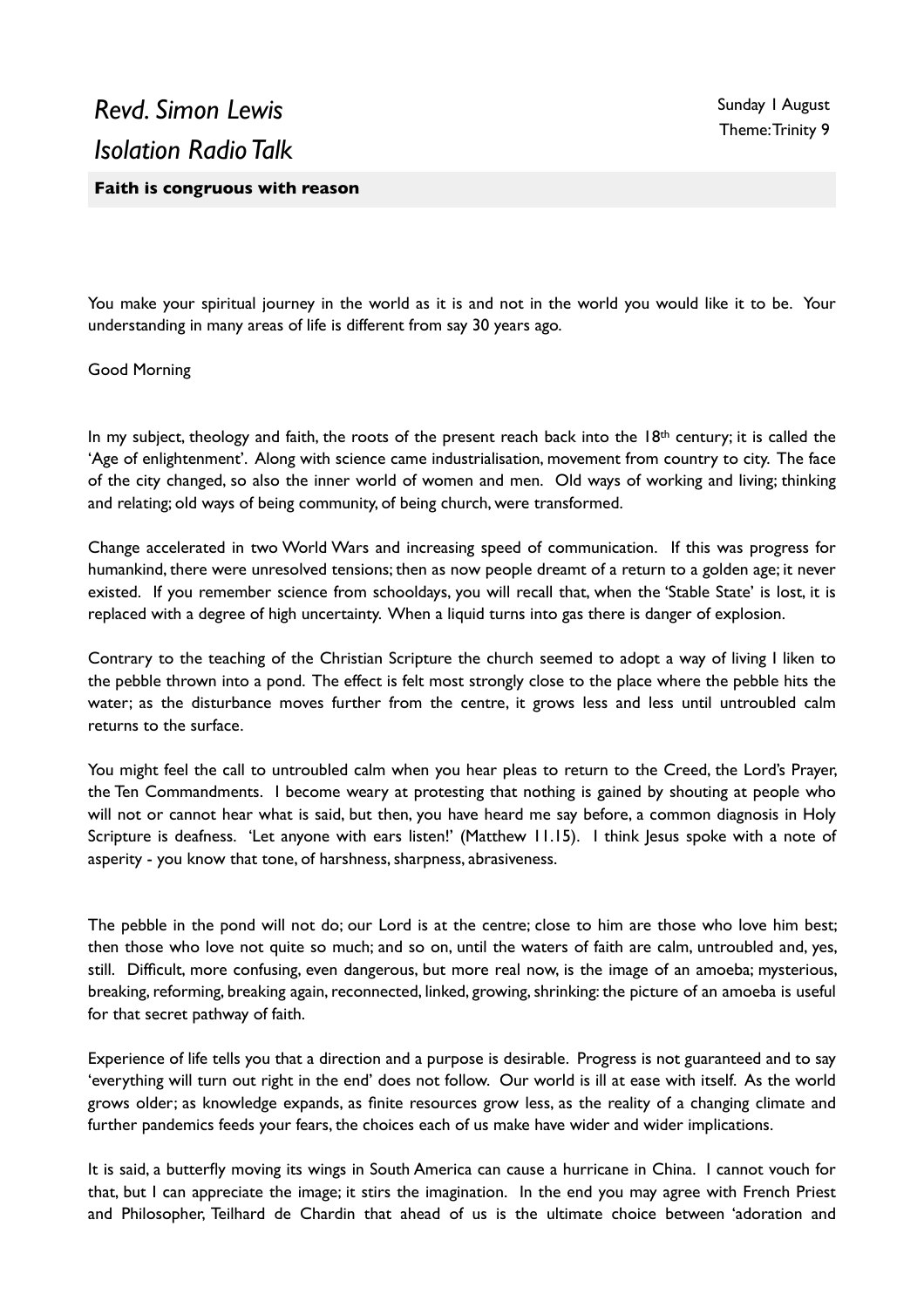annihilation.' It is the psychiatrist Mr Dysart, in Peter Shaeffer's play *Equus,* who says, 'Without worship you shrink, it's as brutal as that...'. Or to put it another way, you worship, or you die, it's as simple as that.

Before I build more castles in the air in which you can live, I place your feet more firmly on the road. You need to see the road you will travel in relation to the world around you. Just setting out will not really bring you to your journey's end; you need to have a firm idea where you want that end to be. The direction in which you go, the turnings you make are not necessarily of your own choosing. All of you are children of your parents and influenced by your families, your communities. All of you are conditioned by the age in which you find yourself. You are responsible; you do have choices; in the bible you read 'I have set before you today life and prosperity, death and adversity. If you obey the commandments of the Lord your God that I am commanding you today, by loving the Lord your God, walking in his ways, and observing his commandments, decrees, and ordinances, then you shall live…' (Deuteronomy 30.15-16).

I speak to you out of the conviction that Christ Jesus is the Lord of life. I do not accept that what happens to us, be it good or ill, is 'sent by God'. 'Such and such is sent to try us', does not seem to me to be good theology, nor the action of a gracious, loving God. At the same time all that happens is the opportunity for that graciousness of God - God's love - to break into your consciousness. That is true at a birth, a marriage, an illness, a bereavement and ultimately at your own death.

Such is the way of faith. Hear the saintly Archbishop Michael Ramsey:- (Canterbury 1961-74)

*Faith is an act of the whole person. It is a commitment of the self to a way of understanding experience, and a commitment of the self to a way of life. And while this belief in God is not a discovery of our reason, and is not something which our reason can prove, it claims to be congruous with reason; congruous with my reason inasmuch as, without it, the sense I see in the world becomes nonsense; congruous with reason inasmuch as it gives a view of the world which makes rational sense of the world's most significant aspects.* 

We have a phrase common enough in the Church called 'Spiritual Direction'. There are some, gifted to be special signposts for others, pointing the way ahead. It is also the care of each person from time-to-time to be beside people on their journey, especially at a fork in the road, a turning in the highway. What I think I can promise any of you who continue to be refreshed in your faith, careful in your worship; any of you, who take seriously your moral responsibilities, who struggle with prayer and the Christian life, is that your ministry will be sought out by other travellers; by the lonely, the marginalised, the poor, the oppressed.

The promise of that is given by our Lord when he said 'strive first for the kingdom of God and his righteousness, and all these things will be given to you as well' (Matthew 6.33). The writer of Psalm 23 goes further in saying 'Surely goodness and mercy shall follow me all the days of my life, and I shall dwell in the house of the Lord my whole life long (Psalm 23.6).

Thank you for listening